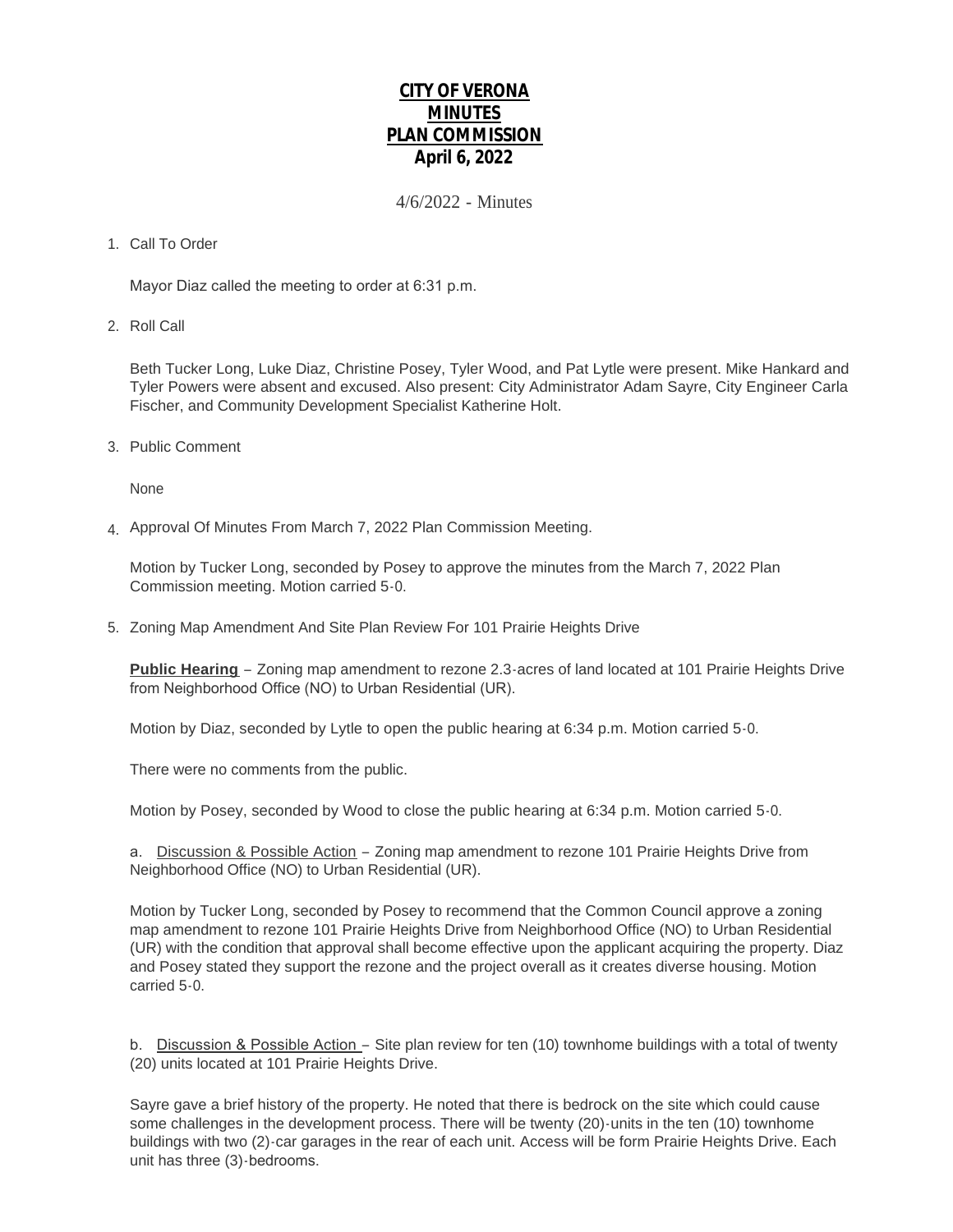Lytle asked if there was visitor parking. Sayre stated that they didn't think it was necessary to include visitor parking as it was like a single-family home.

Motion by Posey, seconded by Lytle to approve a site plan review for ten (10) townhome buildings with a total of twenty (20) units located at 101 Prairie Heights Drive with the following conditions: prior to the issuance of building permits, the applicant shall provide the City with a letter of credit or escrow for all work associated with the water main construction, and light near Locust Drive must conform to the required lighting levels through coordination with the Planning Staff. Motion carried 5-0.

6. Conditional Use Permit And Site Plan Review For 2147 County Highway PB

**Public Hearing** – Conditional use permit for approximately one (1)-acre of outdoor storage, permanent located at 2147 County Highway PB.

Motion by Diaz, seconded by Tucker Long to open the public hearing at 6:47 p.m. Motion carried 5-0.

There were no comments from the public.

Motion by Tucker Long, seconded by Posey to close the public hearing at 6:47 p.m. Motion carried 5-0.

a. Discussion & Possible Action – Conditional use permit for permanent outdoor storage located at 2147 CTH PB.

Sayre stated that this will be an expansion of a current storage facility that is there. Staff has no concerns regarding the expansion.

Motion by Posey, seconded by Tucker Long to recommend that the Common Council approve a conditional use permit for permanent outdoor storage located at 2147 County Highway PB with the condition that a landscaping plan will be presented and approved by Planning Staff prior to the issuance of building permits. Motion carried 4-0 with Lyle abstaining.

b. Discussion & Possible Action – Site plan review for permanent outdoor storage located at 2147 CTH PB.

Motion by Tucker Long, seconded by Wood to approve a site plan review for permanent outdoor storage located at 2147 County Highway PB. Diaz highly encourages Alliant Energy to put solar panels on their property. Motion carried 4-0 with Lytle abstaining.

7. Site Plan Review For 1979 Milky Way

Discussion & Possible Action – Site plan review for three (3) structures located at 1979 Milky Way.

Sayre stated that Epic is proposing to construct a new office building, a restaurant, and a bakery. He added that there is already significant underground parking to accommodate the new office building. The office building will be a "sci-fi" design. The restaurant and bakery will be mostly underground with a green roof.

Diaz asked why the plans have a labeled called wildlife fence. Jim Schumacher, Epic representative, said that it is a barrier to keep people from going over the edge.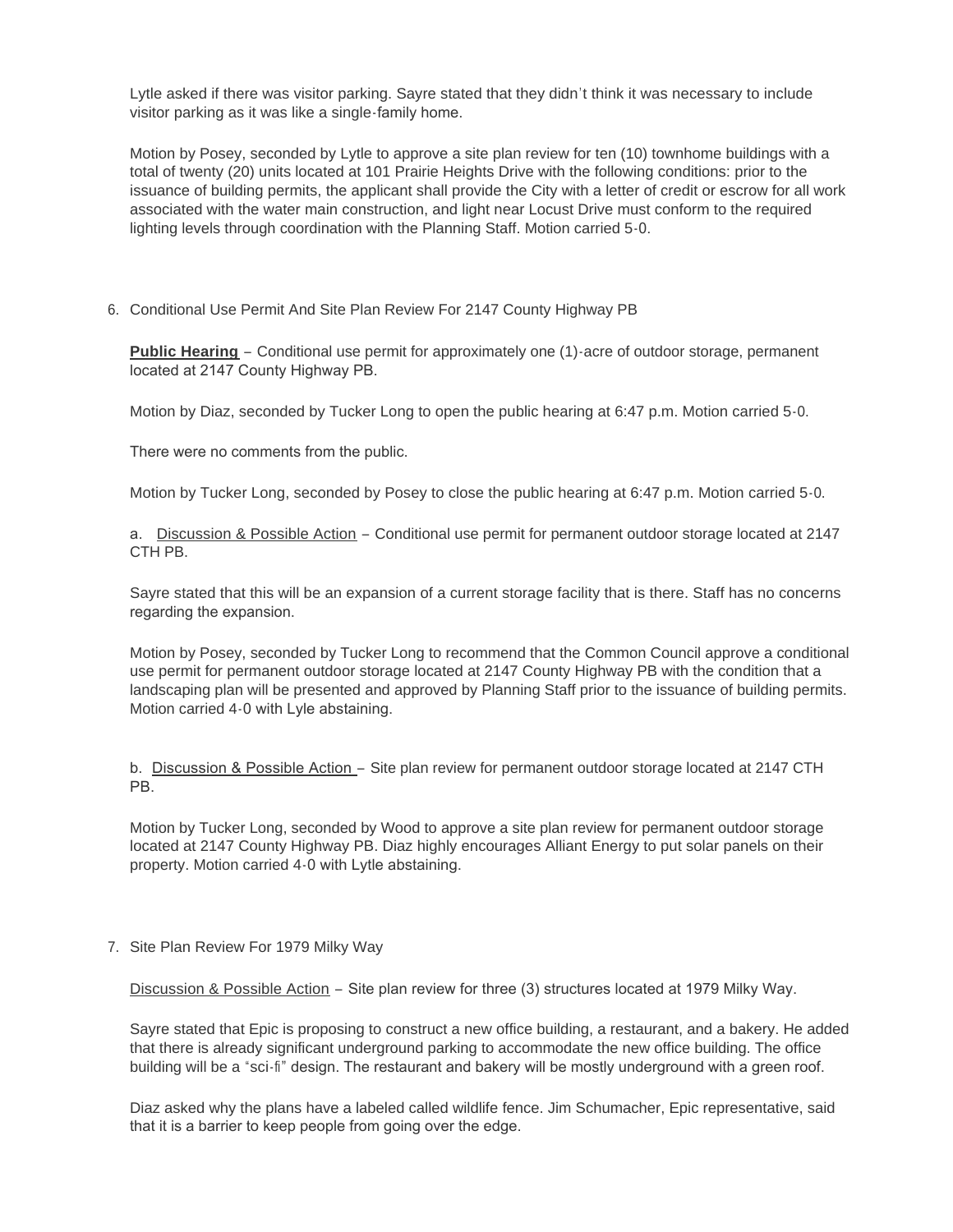Posey appreciates the designs of the office building and the fact that the restaurant and bakery are sunken in.

Motion by Tucker Long, seconded by Posey to approve the site plan review for an office building called Sci-Fi, Restaurant 42, and the Bakery as part of Campus 5 located at 1979 Milky Way. Motion carried 5-0.

8. Site Plan Review For 531 Commerce Parkway

Discussion & Possible Action – Site plan review for a façade and parking lot changes located at 531 Commerce Parkway.

Holt stated that the applicant is requesting to construct a new parking area and renovate the existing building. The applicant is working with the City Engineer regarding stormwater plans. There will be new landscaping added to the property and windows added along the north and east façade.

Posey stated that she is in favor of the project and new landscaping is welcome.

Motion by Tucker Long, seconded by Posey to approve the site plan review for a façade and parking lot changes located at 531 Commerce Parkway. Motion carried 5-0.

9. Initial Review For Lot 2 On Prairie Oaks Drive

Discussion & Possible Action – Initial review to construct an approximately 39,990 square foot addition to the existing Ice Arena located at 451 East Verona Avenue.

Holt stated that the applicant is proposing a 5,625 addition to the north portion of the building for locker rooms, and a southern building addition consisting of approximately 34,815 square feet to be used as a second sheet of ice, locker rooms and to seat up to 800 spectators. She added that they are proposing 52 parking stalls with an electric vehicle charging station. Staff recommends that the applicant amend their lighting plan and add more trees to the front of the building.

Tucker Long asked if the 52 parking spots are really needed. She suggested sharing a parking lot with Verona Area Community Theater (VACT) as she is concerned about added additional impervious surfaces. Tucker Long is not a fan of the exterior of the building and suggested adding wood or stone similar to Commerce Parkway project.

Posey is concerned about the drop off area. The parking lot is already hectic and additional parking at the other end could be a safety concern. She asked what the seating design would be. Ray White, Dimension IV architect, stated that there would be bleacher seating for 800. He added that the extra parking on the east side is important because there will be a separate entrance for the second rink. Lytle asked if the drop off area had been reviewed by the City Traffic Engineer. Sayre stated that he could have the traffic engineer look at it, but it won't be a huge volume like what we see with the schools.

Wood asked if there was consideration in making the entire building look more modern, especially the building that faces Verona Avenue. White stated that they are trying to match the existing materials. They are going to change the color while also trying to keep costs down. Lytle agrees with the comments to update the building façade along Verona Avenue in a cost-effective way.

Diaz stated he would like to see more evergreens or other strong tree barrier along the Military Ridge State Trail.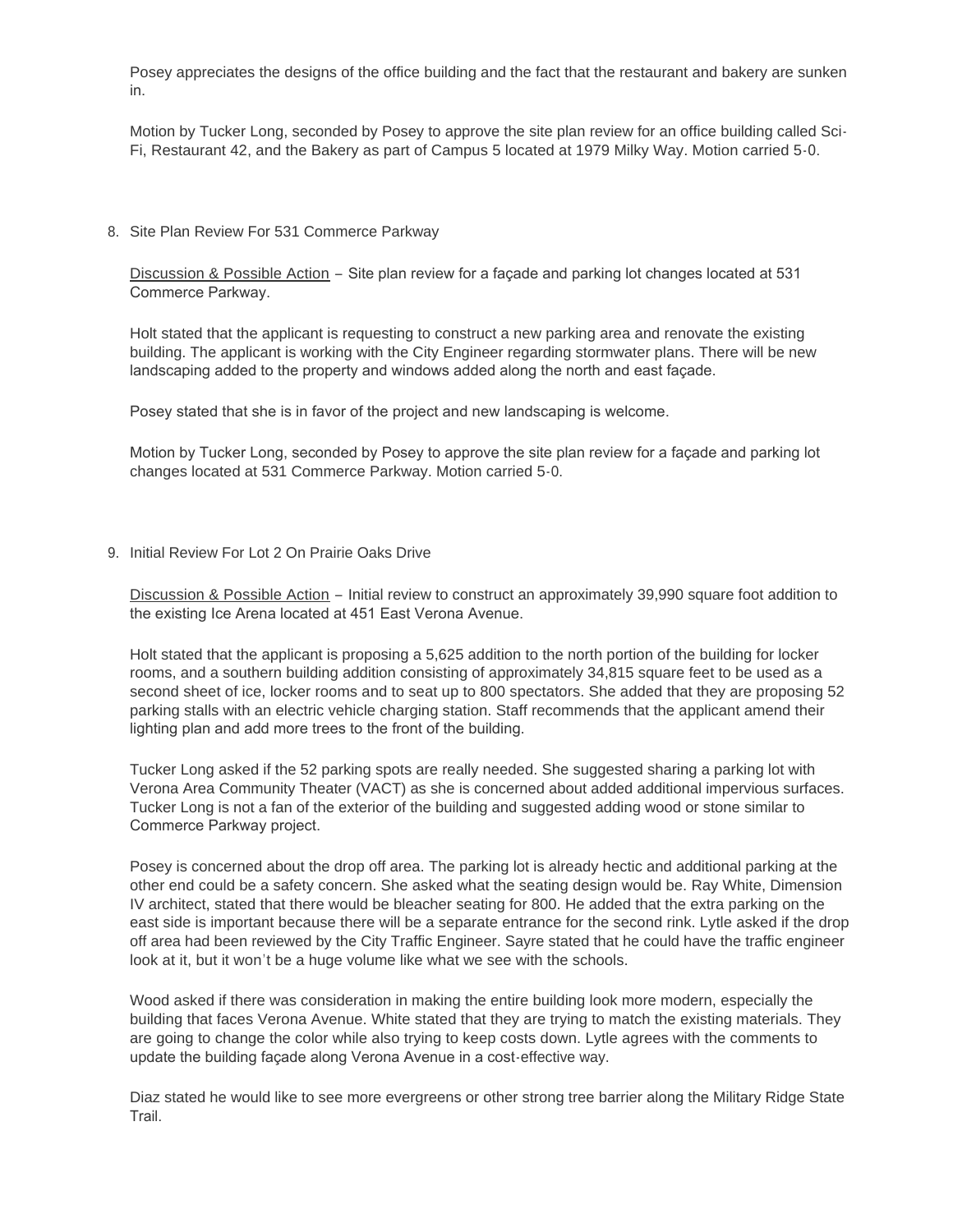#### 10. Initial Review For 451 East Verona Avenue

Discussion & Possible Action – Initial review to construct a three (3)-story, fifty-seven (57) unit apartment building located on Lot 2 on Prairie Oaks Drive.

Holt stated that access would be from a shared access point from Prairie Oaks Drive. The applicant is proposing 86 parking stalls—66 underground and 20 surface. The applicant is proposing units with one (1) to three (3) bedrooms. Staff recommend extending the sidewalk to the lower-level units. Holt stated the proposed building is three (3)-stories with a flat roof. The proposed front setback is 17-feet and would require an exemption as proposed.

Wood does not have an issue with a 17-foot setback. He is concerned about the parking with there being so many one (1) bedroom-units. It would be helpful to extend the sidewalk to the first-floor units to encourage street parking.

Lytle stated that the design of the building is a lot less pleasing that the previously approved building. He added that three (3) stories would be a lot for the area. Diaz agreed and a two (2)-story with a pitched roof would fit in better with the area.

Tucker Long stated the previous design made the building look smaller. She added that if they incorporated a third color, it could break the building up and make it look smaller and more appealing. There was no green space but likes that some units have balconies. She was in support of three (3)-bedroom units. She has concerns about the three (3)-stories next to the school and the single-family properties.

John Mann, the applicant, stated that the balconies on the building are two (2) to three (3) times larger than a normal apartment balcony and offer enough outdoor space. The building on Lincoln Street is like this one and does not seem too tall for the area. The red brick color scheme is being used to match the existing apartment building that they own.

### 11. Public Hearing - Zoning Text Amendments

**Public Hearing** – Zoning text amendments to modify sections of the Zoning Ordinance relating to chickens, landscaping, lot coverage, outdoor dining, recreation and vehicle equipment storage, and setbacks in the SI and NO Zoning Districts as well as pavement.

Motion by Diaz, seconded by Tucker to open the public hearing at 7:43 p.m. Motion carried 5-0.

There were no comments from the public.

Motion by Lytle, seconded by Wood to close the public hearing at 7:44 p.m. Motion carried 5-0.

a. Discussion & Possible Action – Zoning text amendments relating to chickens.

Sayre stated that keeping of chickens would be allowed in all zoning districts. Four (4) hens would be allowed on properties less than one (1)-acre and up to eight (8) hens would be allowed on properties more than one (1)-acre. The licensing requirement will be looked at in the future.

Lytle asked if there was interest in any non-residential properties to keep chicken. Sayre stated that Alder Kimmett is interested in having chickens at her bookstore.

Tucker Long suggested adding language that all required licensing must be obtained. Sayre thinks that we should keep things general and not incorporate license requirements in the zoning code.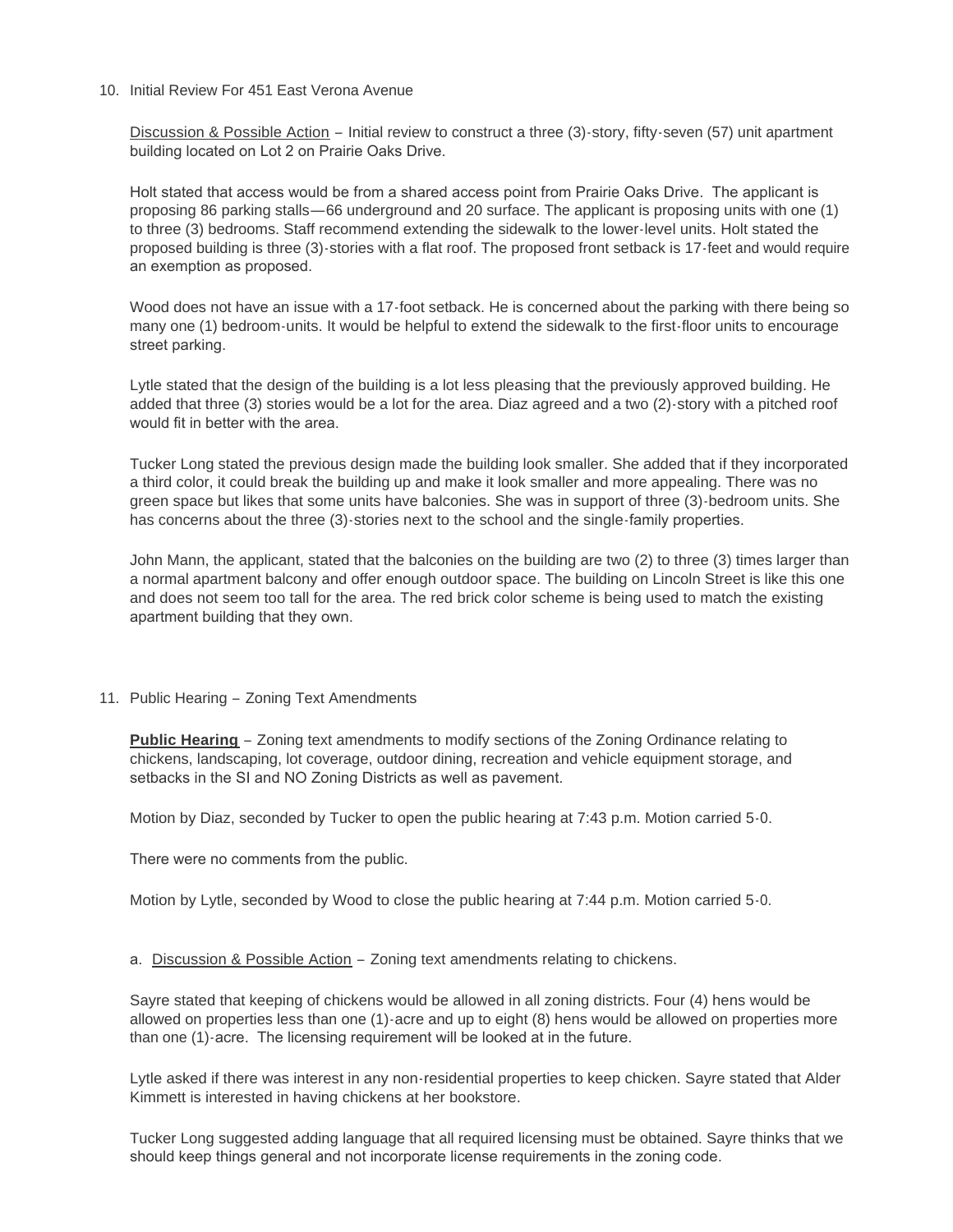Motion by Lytle, seconded by Wood to recommend that the Common Council approve a zoning text amendment for Section 13-1-105(m)—Accessory Uses to permit keeping and raising of chickens in all zoning districts and recommend that the Common Council approve the zoning text amendment for Section 13-1-132 (d)—Specific Accessory Use Standards for keeping and raising chickens. Motion carried 5-0.

b. Discussion & Possible Action - Zoning text amendments relating to landscaping.

Sayre stated that this is an item that was missed as part of the zoning code re-write. The ordinance would require tree plantings in greenspace areas.

Motion by Posey, seconded by Wood to recommend that the Common Council approve the zoning text amendment for Section 13-1-153—Landscape Standards to add tree plantings in the green space area. Motion carried 5-0.

c. Discussion & Possible Action – Zoning text amendments relating to lot coverage.

Sayre stated the ordinance changes the definition of lot coverage and increased the maximum percentage of lot coverage for zoning districts.

Tucker Long stated that 75% lot coverage seemed too high for Urban Residential. Sayre stated that they took surface parking into consideration when determining the percentages. Tucker Long didn't want the 75% lot coverage to encourage surface parking over underground parking. Sayre stated there is still a 1:1 underground parking ratio requirement.

Motion by Lyle, seconded by Posey to recommend that the Common Council approve a zoning text amendment for Section 13-1-54—Definitions—L to modify the current language and recommend that the Common Council approve the zoning text amendment for Section 13-1-101—Bulk Dimensional Standards to modify the percentages for lot coverage in each zoning district. Motion by Tucker Long to amend the motion to include that the Urban Residential lot coverage maximum to be 60%. There was not second. Motion failed. Motion by Posey, seconded by Wood to remove the changes for Urban Residential from the ordinance amendment. Motion carried 5-0. Original motion as amended carried 5-0.

d. Discussion & Possible Action – Zoning text amendments relating to outdoor dining.

Sayre stated that the ordinance would eliminate the fence requirement for outdoor dining where alcohol is being served. He added that if there were any issues, the City could require fencing.

Diaz was in favor of the change to offer more opportunities for businesses and residents. Posey added that the City did not see any issues during COVID when some businesses were allowed to have an outdoor area without a fence.

Motion by Diaz, seconded by Posey to recommend that the Common Council approve the zoning text amendment for Section 13-1-132 (m) to remove the existing text and replace with a fence shall be added as a barrier between the outdoor dining area and the pedestrian walkway if alcohol consumption or public safety becomes an issue outside of the designated barriers and recommend that the Common Council approve the zoning text amendment to remove language for outdoor dining, with alcohol in sections 13-1- 132(l), 13-1-57(m), and 13-1-105(m). Motion carried 5-0.

e. Discussion & Possible Action – Zoning text amendments relating to recreation vehicle and equipment.

Motion by Lytle, seconded by Posey to recommend that the Common Council approve the zoning text amendment for Section 13-1-30—Definitions—R, recommend the Common Council approve the zoning text